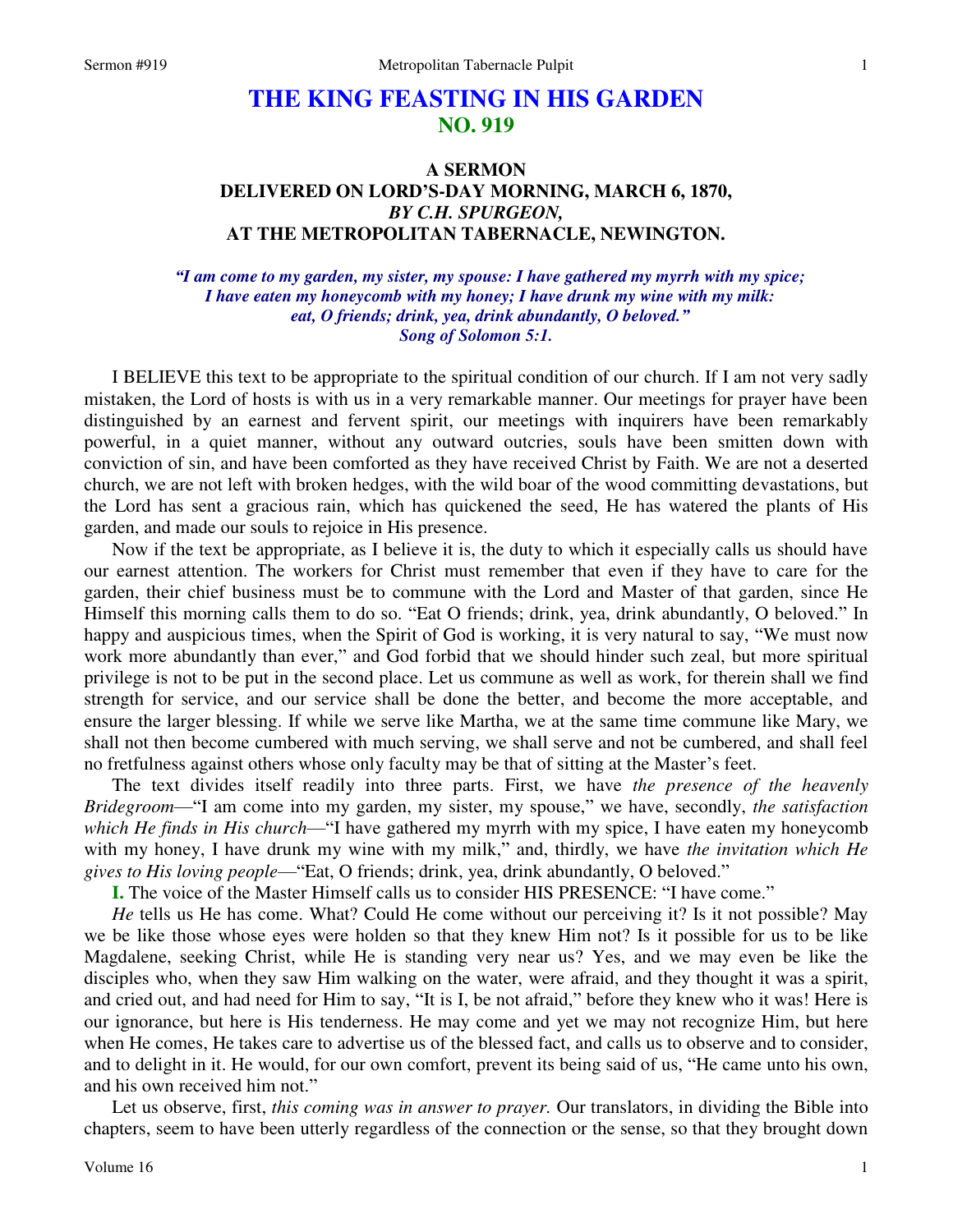their guillotine between two verses which must not be divided. The church had said, "Awake, O north wind; and come, you south; blow upon my garden," she had also said, "Let my beloved come into his garden, and eat his pleasant fruits." In answer to that prayer the Beloved replies, "I am come into my garden." Prayer is always heard, and the prayer of faithful souls finds an echo in Jesus' heart. How quickly the spouse was heard! Scarce had the words died away, "Let my Beloved come," before she heard Him say, "I am come!" "Before they call, I will answer; and while they are yet speaking, I will hear." He is very near unto His people, and hence He very speedily answers their request. And how fully does He answer it too!

You will perhaps say, "But she had asked for the Holy Spirit, she had said, 'Awake, O north wind; and come, you south,' and yet there is no mention of the heavenly wind as blowing through the garden." The answer is that the Beloved's coming means all that. His visit brings both north and south wind, all benign influences are sure to follow where *He* leads the way, spices always flow out from the heart when Christ's sweet love flows in, and where He is, Christians have all things in Him. There was a full answer to her prayer, and there was more than an answer, for she had but said, "Let him come and eat," but, lo, He gathers myrrh and spice, and He drinks of wine and milk, He does exceedingly abundantly above what she had asked or even thought, after the right royal manner of the Son of God, who does not answer us according to the poverty of our expressions, and the leanness of our desires, but according to His riches in glory, giving to us grace upon grace out of His own inexhaustible fullness.

Brethren, this church has had a full reward for all her prayers. We have waited upon God often, all the day long there has been prayer in this house, and during this last month there has scarcely been an hour in which supplication has been suspended, and the answer has already come. We are so apt to overlook the answer to prayer. Let it not be so. Let us praise the Lord that prayer has not been a vain service. It has brought down His presence, the chief of all blessings, and that for which we most interceded at His throne. Let us exalt Him. We can hear Him say now, "I am come into your meetings, I am blessing you, I am saving souls, I am elevating some of you into nearness of fellowship with Myself, I am chastening some of your spirits with sadness to think you have lived in so groveling an estate, I am with you, I have heard your prayers, I have come to abide with you as a people."

Now, if this be the case, let us next observe *what an unspeakable blessing this is!* If the voice had said, "I have sent my angel," that would have been a precious boon, but it is not so spoken, the word is, *"I* am come." What, does *He* before whom angels adoringly bow their heads, does *He* before whom perfect spirits cast their crowns, does *He* condescend to come into the church? Ay, it is even so. There is a personal presence of Christ in the midst of His people. Where two or three are met together in His name, there is He in the midst of them, His corporeal presence is in heaven, but His spiritual presence, which is all we want—all it is expedient for Him as yet to grant—is assuredly in our midst. He is with us truly and really when we meet together in our solemn assemblies, and with us too when we separate and go our ways in private to fight the battles of the Lord.

Brethren, for us to enjoy His presence as a church is a privilege whose value is only to be measured by the melancholy results of His absence. Where Jesus Christ is not in the garden, the plants wither, and like untimely figs, the fruits fall from the trees. Blossoms come not, or if they appear, they do but disappoint when Jesus is not there to knit and fructify them. But when He comes, even the driest boughs in the garden become like Aaron's rod that budded. Yes, our older brethren in the church remember times of trouble, times when the ministry was not with power, when the gatherings on the Lord's-Day were joyless, when the voice of wailing saddened the courts of Zion, but now we rejoice, yea, and will rejoice. The contrast between the past and the joyous present should increase our gratitude till we praise the Lord on the high sounding cymbals with jubilant exaltation!

Remember, too, that if He had dealt with us according to our sins, and rewarded us after our iniquities, we would never have heard the footfall of the Beloved traversing the garden. How many have grieved the Holy Spirit by careless living and backsliding! How have most of us followed Him afar off instead of keeping step with Him in service and fellowship! Alas! my Lord, if You had regarded only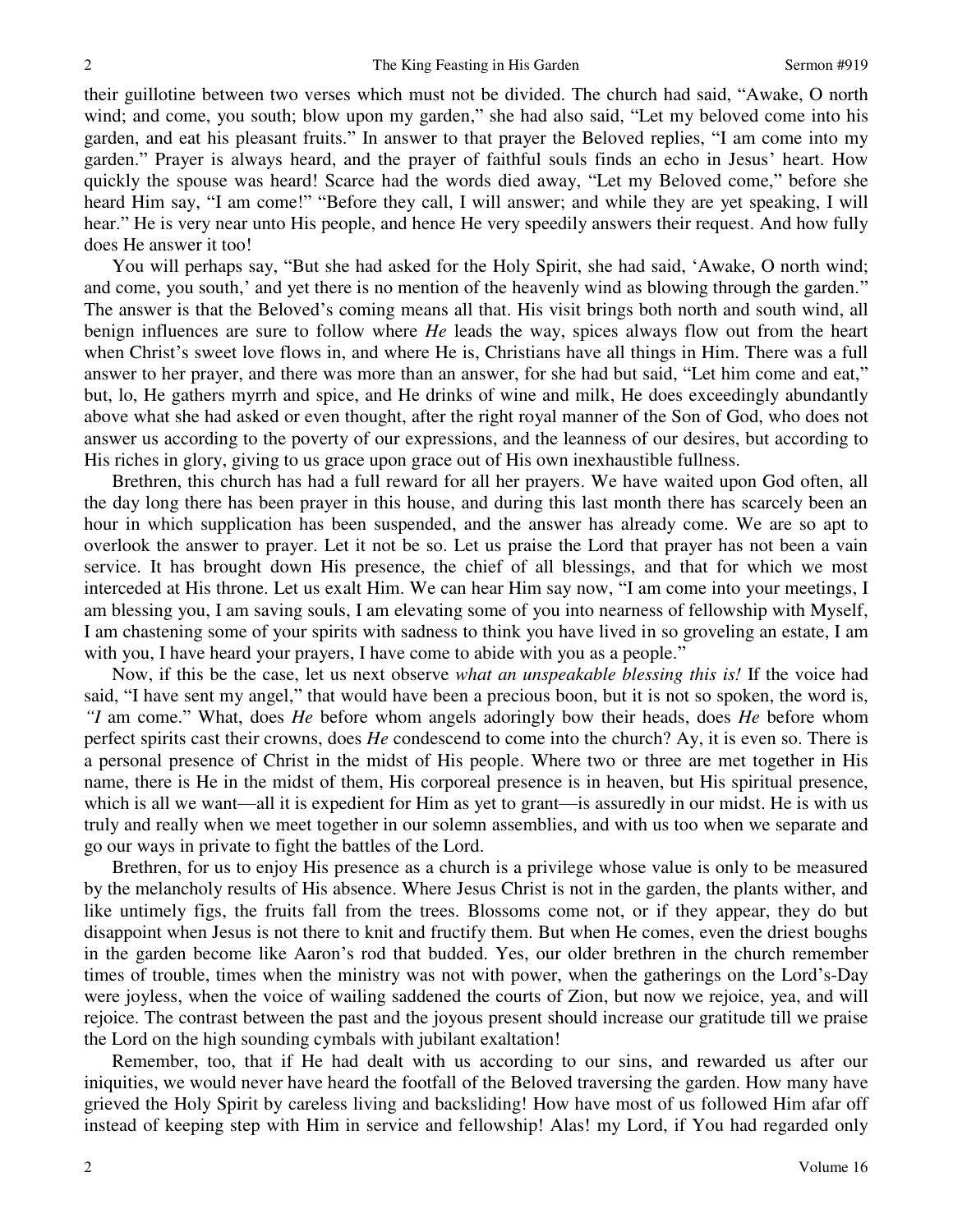the sins of the pastor of the church, You had long ago left this flock, but You have not dealt with us severely, but according unto Your love, and to Your mercy You have blotted out our sins like a cloud, and like a thick cloud our transgressions, and still do You condescend to come into Your garden.

If you take each word of this remarkable sentence, you will find a meaning. *"I* am come." There is the *personal* presence of Christ. "I *am come."* There is the *certainty* that it is so. It is no delusion, no dream, no supposition. "I *am* truly come." Blessed be the name of the Lord, at this present time it is assuredly so. Many of His saints can bear testimony that they have seen His face, and have felt the kisses of His lips, and have proved even this day that His love is better than wine.

Note the next word, "I am come *into* my garden." How near is the approach of Christ to His church! He comes not to the garden door, nor to look over the wall, nor in at the gate and out again, but *into* His garden. Down every walk, midst the green alleys, among the beds of spices He walks, watching each flower, pruning the superfluous foliage of every fruit-bearing plant, and plucking up by the roots such as His heavenly Father has not planted. His delights are with the sons of men. His intercourse with His chosen is most familiar, so that the spouse may sing, "My beloved is gone down into his garden, to the beds of spices, to feed in the gardens, and to gather lilies." Jesus Christ the Lord forgets not His church, but fulfills the promise: "I the Lord do keep it, I will water it every moment; lest any hurt it, I will keep it night and day."

Brethren, this is a solemn as well as a pleasant fact. You who are members of this church, recollect that Jesus is come into the church, that He is now going His rounds among you, and marking your feelings towards Him, He knows today who is in fellowship with Him, and who is not; He discerns between the precious and the vile. He never comes without the winnowing fan when He visits His threshing floor, beware if you bee as chaff. He has come into His garden. O you that have not enjoyed much of His gracious company, pray to Him to cast a look towards you, and be you like the sunflower which turns its face to the sun, to refresh itself with His beams. O pant and long for His presence. If your soul is as dark as the dead of night, call out to Him, for He hears the faintest sigh of any of His chosen.

"I am come into *my* garden," says He. Note here the *possession which Christ claims in the church.* If it were not *His* garden, He would not come into it. A church that is not Christ's church shall have none of His presence, and a soul that is not Christ's has no fellowship with Him. If He reveals Himself at all, it is unto His own people, His blood-bought people, the people that are His by purchase and by power, and by the surrender of themselves to Him. When I think of this church as committed to my care, I am overawed, and well may my fellow officers be cast down under the weight of our responsibility, but after all we may say, "Master, this garden is not ours, it is Your garden, we have not begotten all this people, neither can we carry them in our bosoms, but You, great Shepherd of the sheep, You will guard the fold."

Since the garden is His own, He will not suffer even the least plant to perish. My brethren who work for Christ, do not be downcast if certain portions of the work should not seem to succeed, *He* will attend to it! "The pleasure of the LORD shall prosper in his hand." It is more His work than ours, and souls are more under His responsibility than ours. So let us hope and be confident, for the Master will surely smile upon His "vineyard of red wine."

The next word denotes *cultivation*. "I am come into my *garden."* The church is a cultivated spot, it did not spring up by chance, it was arranged by Himself, it has been tended by Himself, and the fruits belong to Himself. Thankful are we if we can truly know that as a church—

> *"We are a garden walled around, Chosen and made peculiar ground."*

Christ, the Great Cultivator, exercises care and skill in training His people, and He delights to see His own handiwork in them.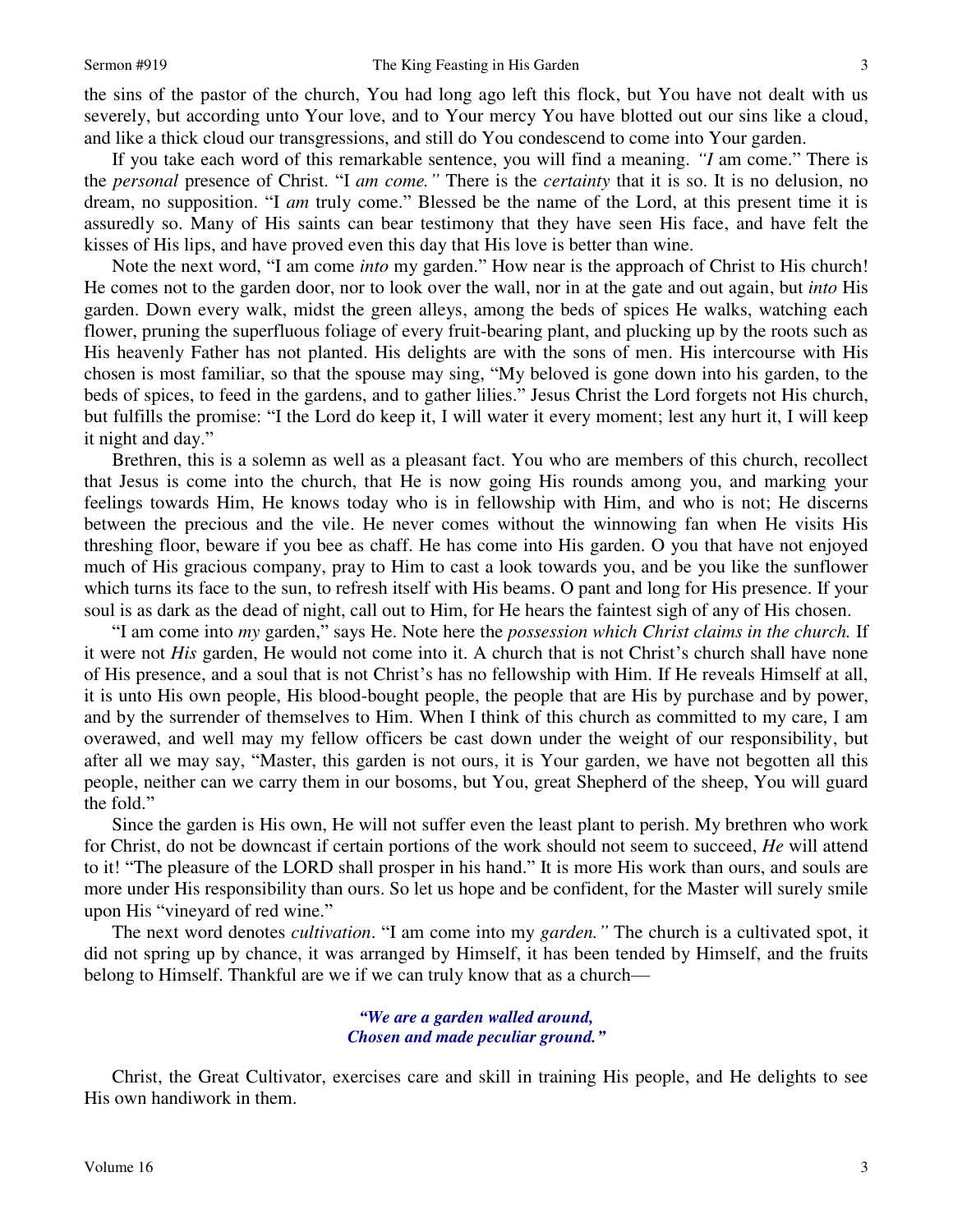And then there are the two choice words at the close, by which He speaks of His church, herself, rather than of her work. As if He would draw the attention of His people to themselves and to Himself, rather than to their work, He says, *"My sister, my spouse."* There is one name for the garden, but there are two names for herself. The work is His work, the garden is His garden, but see, He wants communion not so much with the work as with the worker, He speaks to the church herself. He calls her, "My sister, my spouse." "Spouse" has something in it of dearness that is not in the first word, for what can be dearer to the husband than the bride?

But then there was a time when the spouse was not dear to the Bridegroom, there was a period perhaps when He did not know her, when there was no relationship between them twain, though they are made of one flesh by marriage, yet they were of different families, and for this cause He adds the dear name of "sister," to show an ancient relationship to her, a closeness and a nearness by blood, by birth, as well as by betrothal and wedlock. The two words put together make up a confection of such inexpressible sweetness, that instead of seeking to expound them to you, I will leave them to your meditations, and may He who calls the church "Sister" and "Spouse" open up their richness to your souls.

Here, then, is the gist of the whole matter. The Master's presence is in this church in a very remarkable manner. Beloved, I pray that none of you may be like Adam, who fled among the trees to hide himself from God when He walked in the garden. May your business not act like an overshadowing thicket to conceal you from fellowship. He calls you, O backslider, He calls you as once He called Adam, "Where are you?" Come, beloved, come and commune with your Lord, come away from those carking cares and anxieties which, like gloomy groves of cypress, conceal you from your Lord, or rather your Lord from you. Hear you not His call, "O my dove that art the clefts of the rock, in the secret places of the stairs, let me see your countenance, let me hear your voice; for sweet is your voice, and your countenance is comely."

Let none of us be like the disciples in another garden when their Lord was there, and He was in agony, but they were sleeping. Up, you sleepers, for Christ has come. If the midnight cry, "Behold, the Bridegroom comes," awoke the virgins, shall not "I am come," awaken you? It is His own voice, it is not, "He comes," but "I am come." Start up, you slumberers, and now with heart and soul seek fellowship with Him. It would be a sad thing if while Christ is with us any should be slumbering, and then should wake up and say, "Surely God was in this place and I knew it not." Rather may you invite Him to come into your souls, and abide with you until the day break and the shadows flee away, and you behold Him face to face.

**II.** Thus much upon the first point, and now may His Holy Spirit help us to view OUR LORD'S SATISFACTION IN HIS CHURCH.

The beautiful expressions of the text are capable of many holy meanings, and it is not possible that any expositions of mine could fully unveil their treasures, but let me observe, first, that Christ is delighted with *the offerings* of His people. He says, "I have gathered my myrrh with my spice." We may consider myrrh and spice—sweet perfumes—offered by way of incense to God, as being indicative of the offerings which His people bring to Him. What if I say that prayer is like sweet smelling myrrh, and that the Beloved has been gathering the myrrh of holy prayer, the bitter myrrh of repenting sighs and cries, in the midst of this church, lo, these many months! You perhaps thought that poor wordless prayer of yours was never heard, but Jesus gathered it, and called it spice, and when some brother was praying aloud, and in silence your tears fell thick and fast for perishing sinners, for you could not bear that they should die, nor endure that Christ's name should be blasphemed, the Beloved gathered up the precious drops, and counted them as costly oil of sweetest smell.

Was it not said in Psalm, "Prayer also shall be made for Him continually"? And you did pray for Him that His name might be as ointment poured forth, and that He might gird His sword upon His thigh, and ride forth prosperously. Jesus observed, and delighted in your heart's offering. Others knew not that you prayed, perhaps you thought yourself that you scarcely prayed, but He gathered His myrrh with His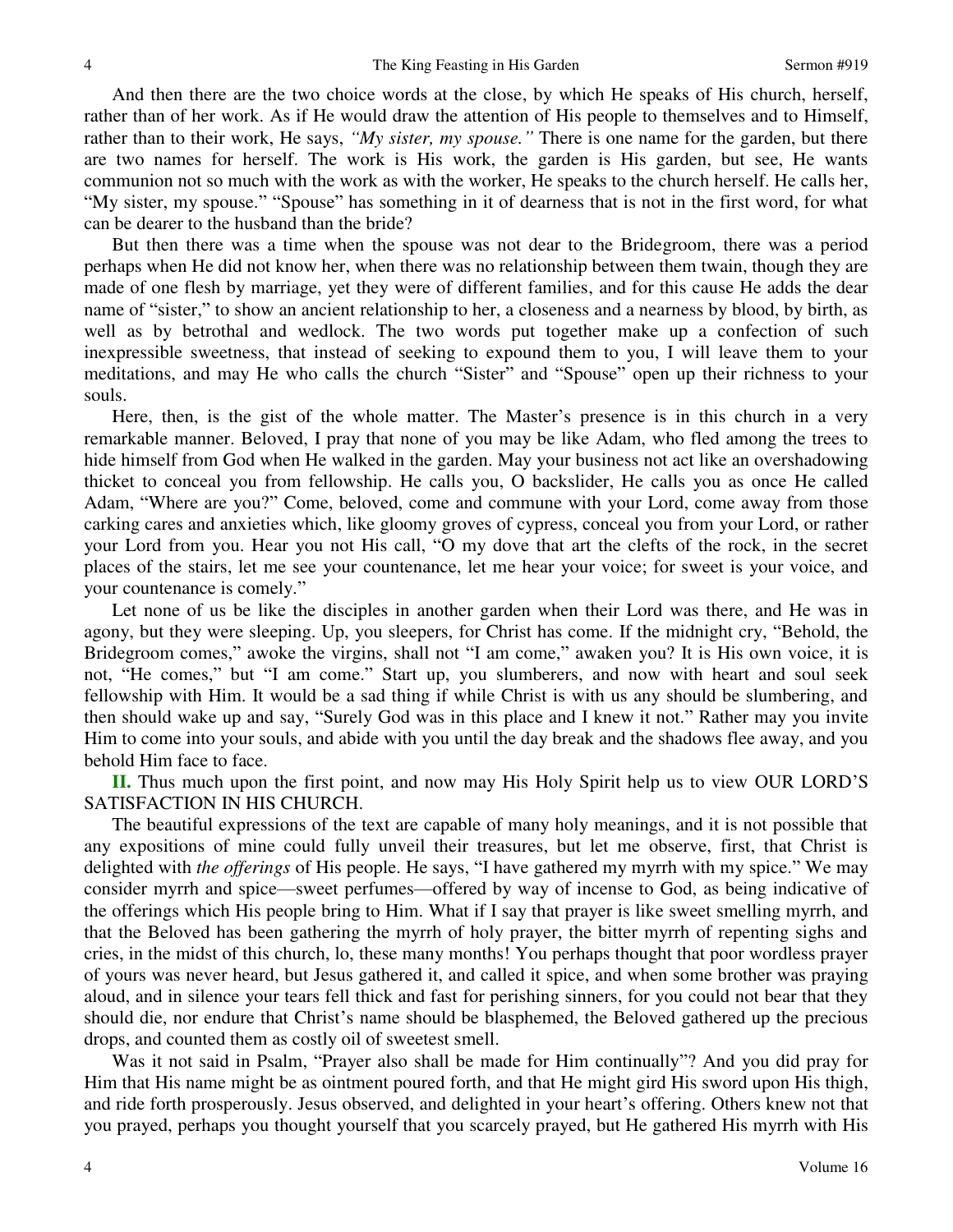spice from you. No faithful prayer is lost. The groanings of His people are not forgotten, He gathers them as men gather precious products from a garden which they have tilled with much labor and expense.

And then, may not spice represent our praises? for these, as well as prayer, come up as incense before His throne. Last Thursday night, when my brother spoke to you, if you felt as I did I am sure your heart sent up praise as smoke of incense from the warm coals of a censer, as he cast on them handfuls of frankincense in the form of various motives for gratitude and reasons for praise. Oh, it was good to sing God's praises as we then did by the hour together. It was delightful, too, to come to His table and make that ordinance in very deed a eucharistical service of praise to God. Praise is pleasant and comely, and most of all so because Jesus accepts it, and says, "Whosoever offers praise glorifies me."

When the Lord in another place speaks of offering sweet cane bought with money, does He not refer to other offerings which His people bring in addition to their prayers and their praises, when they give to Him the first fruits of all their increase, and present thank-offerings to His name? He has said, "None of you shall appear before me empty," and I hope none of you have been content to do so! The contributions given for the spread of His cause, for the feeding of His poor, and clothing of His naked ones, are given by true hearts directly to Him. Though they may be but as two mites that make a farthing, yet offered in His name are they not also included in this word, "I have gathered my myrrh with my spice"?

The Savior's satisfaction is found, in the next place, in His people's *love*—"I have eaten my honeycomb with my honey." Shall I be wrong if I believe that this sweetness refers to Christian love, for this is the richest of all the graces, and sweetens all the rest. Jesus Christ finds delightful solace in His people's love, both in the inward love which is like the honey, and in the outward manifestation of it, which is like the honeycomb. He rejoices in the love that drips in all its preciousness from the heart, and in the honeycomb of organization, in which it is for order's sake stored up and put into His hand.

Or, what if it should mean that Christ overlooks the imperfections of His people? The honeycomb is not good eating, but He takes that as well as the honey! "I have eaten my honeycomb with my honey." As He looks upon His people, and sees what He has done for them, His loving heart rejoices in what His grace has accomplished. As a benevolent man who should have taken a child from the street and educated it would be pleased to see it growing up, prospering, happy, well-informed, talented, so when Jesus Christ, remembering what His people were, sees in them displays of grace, desires after holiness, self-denials, communion with God, and the like, this is to Him like honey. He takes an intense satisfaction in the sweet fruits which He Himself has caused us to produce, notwithstanding every imperfection, He accepts our love, and says, "I have eaten my honeycomb with my honey."

Turning again to our precious text, we observe that our Lord's satisfaction is compared to drinking as well as eating, and that drinking is of a twofold character. "I have drunk my wine." Does He intend by this His *joy* which is fulfilled in us when our joy is full? Does He mean that as men go to feasts to make glad their hearts with wine, so He comes to His people to see their joy, and is filled with exultation? Means He not so? Surely He does. And the milk, may not that mean the Christian's common, ordinary *life?* As milk contains all the constituents of nourishment, may He not mean by this the general life of the Christian? Our Lord takes delight in the graces of our lives.

One has said that wine may represent those actions resulting from well-considered dedication and deep spiritual thought, for wine must be expressed from the grape with labor and preserved with care, there must be skill, and work, and forethought spent upon it, but milk is a natural production, it flows freely, plentifully, spontaneously, it is a more common and ordinary, yet precious thing.

So the Lord delights that His people should give to Him those elaborate works which they have to tend with loving care and watch over with much anxiety before they are produced. These are the wine, but He would have them give Him the simple outgushing of their souls, the short sudden emotional utterances which flow forth without labor, the little deeds of love which need no forethought, the everyday outgoings of their inner life—these are milk, and are equally acceptable to Him. Well, if it be

5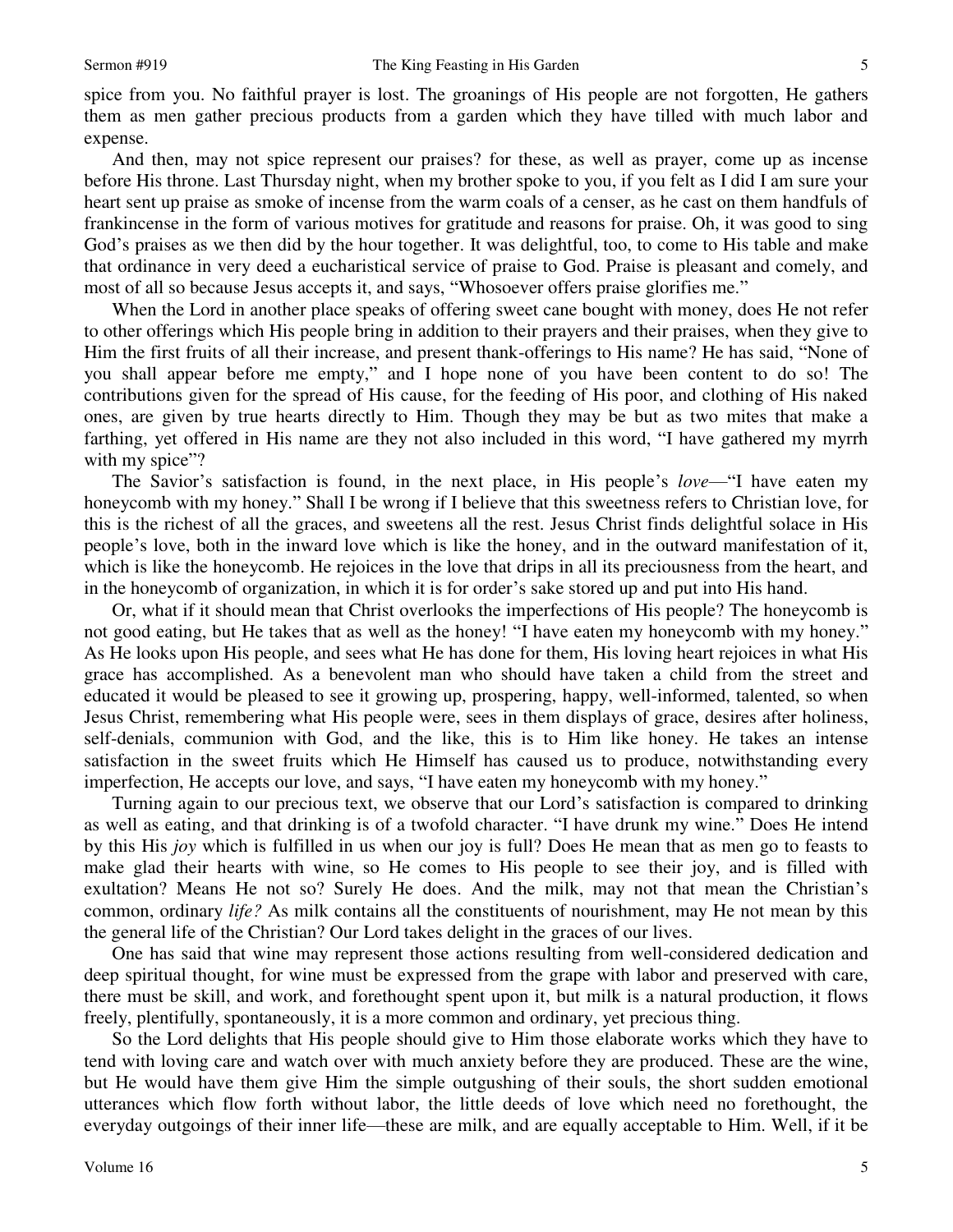so, certain it is that Christ finds great pleasure in His people, and in their various forms of piety He drinks His wine with His milk.

Permit me now to call your attention to those many great little words, which are yet but one—I refer to the word *"my."* Observe, that eight or nine times it is repeated. Here is the reason for the solace which the Bridegroom finds in His church. Does He walk in the church as men do in a garden for pleasure? Then He says, "I am come into *my* garden." Does He talk with His beloved? It is because He calls her, *"my* sister, *my* spouse." Does He love her prayers and praises? It is because they never would be prayed or praised if He had not created these fruits of the lips. He says not, "I have gathered *your* myrrh with *your* spice." Oh, no! viewed as ours these are poor things, but viewed as His they are most acceptable, "I have gathered *my* myrrh with *my* spice."

So if He finds any honey in His people, any true love in them, He first put it there. "I have eaten *my* honeycomb with *my* honey." Yes, and if there be any joy and life in them to make His heart glad, He calls it, *"my* wine," and *"my* milk." When I read these words, and thought of our Lord's being fed by us, I could almost have cried out, "Lord, when saw we You an hungered, and fed You? or thirsty, and gave You drink? Do You find any satisfaction in us? Surely, our goodness extends not to You. Whence should we give You aught to eat?" Yet He declares it, and we may blushingly believe Him, and praise His name, for surely if He found it so, it is because He made it so. If He has gotten anything out of us, He must first have put it in us, if He sees of the travail of His soul, it is because the travail came first.

Note well, you lovers of Jesus, that our Lord in this heavenly verse is fed first. "I have eaten," says He, and then He turns to us, and says, "Eat, O friends." If any of you seek friendship with the Wellbeloved, you must commence by preparing Him a feast. Remember our Lord's own parable, "Which of you, having a servant plowing or feeding cattle, will say unto him by and by, when he has come in from the field, Go and sit down to meat? and will not rather say unto him, Make ready wherewith I may sup, and gird thyself, and serve me, till I have eaten and drunken; and afterward you shall eat and drink?" Even if your poverty compels you to say, "As the Lord lives, I have not a cake, but a handful of meal in a barrel, and a little oil in a cruse," listen to Him as He answers, "Fear not, make me thereof a little cake first." Be assured that after you have done so, your barrel of meal shall not waste, neither shall the cruse of oil fail.

The way for believers to be fed by Christ is to seek to feed Him, look to His being satisfied, and He will assuredly look to you. "You shall eat neither bread, nor parched corn, nor green ears, until the selfsame day that you have brought an offering unto your God." (Lev 23:14). "Bring you all the tithes into the storehouse, that there may be meat in my house, and prove me now herewith, says the Lord of hosts, if I will not open you the windows of heaven, and pour you out a blessing, that there shall not be room enough to receive it." See, my brethren, you must find meat for your Lord, and then, but not till then, there shall be meat for you.

In the feast, it is remarkable how complete the entertainment is. There is the sweetest food, and the most nourishing and exhilarating drink, and then over and above that there is the rarest perfume, not counted to be needful in ordinary entertainments, but crowning all and making up a right royal feast. How marvelous that our Beloved should find within His church all that His soul wants! Having given over Himself to her, He delights in her, He rests in His love, and rejoices over her with singing. For the joy that was set before Him, He endured the cross, despising the shame, and this day He continues to be filled with the same delight.

**III.** I would fain linger, but time forbids. We must now remember, in the third place, that the text contains an INVITATION.

The Beloved says, "Eat, O friends; drink, yea, drink abundantly, O beloved." In the invitation we see the character of the invited guests, they are spoken of as *friends*. We were once aliens, we are now brought nigh, we were once enemies, we are made servants, but we have advanced from the grade of service (though servants still) into that of friends, henceforth He calls us not servants, but friends, for the servant knows not what his Lord does, but all things that He has seen of His Father He has made known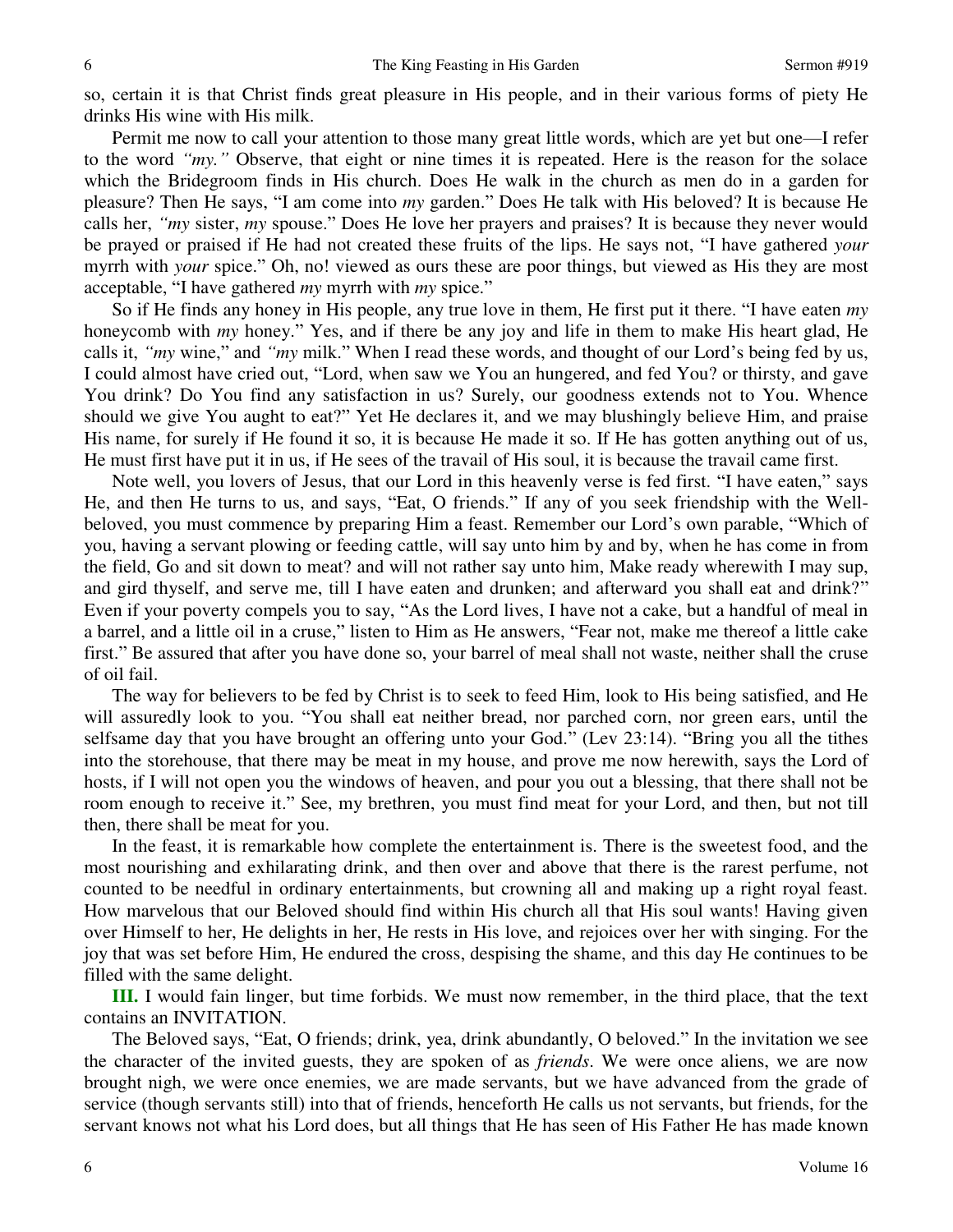unto us. The friendship between Christ and His people is not in name only, but in deed and in truth. Having laid down His life for His friends, having brought them to know His friendship in times of trial and of difficulty, He at all times proves His friendship by telling His secrets to them, and exhibiting an intense sympathy with them in all their secret bitternesses. David and Jonathan were not more closely friends than Christ and the believer, when the believer lives near to His Lord. Never seek the friendship of the world, nor allow your love to the creature to overshadow your friendship with Christ.

He next calls His people *beloved* as well as friends. He multiplies titles, but all His words do not express the full love of His heart. "Beloved." Oh, to have this word addressed to us by Christ! It is music! There is no music in the rarest sounds compared with these three syllables, which drop from the Redeemer's lips like sweet smelling myrrh. "Beloved!" If He had addressed but that one word to any one of us, it might create a heaven within our soul, which neither sickness nor death could mar. Let me sound the note again, "BELOVED!" Does Jesus love me? Does He own His love? Does He seal the fact by declaring it with His own lips? Then I will not stipulate for promises, nor make demands of Him. If He loves He must act towards me with loving-kindness, He will not smite His beloved unless love dictates the blow, He will not forsake His chosen, for He never changes. Oh, the inexpressible, the heaped up blessednesses which belong to the man who feels in his soul that Christ has called him *beloved!*

Here, then, you have the character in the text of those who are invited to commune with Christ, He calls His friends and His beloved. The *provisions* presented to them are of two kinds, they are bidden to *eat* and to *drink*. You, who are spiritual, know what the food is, and what the drink is, for you eat His flesh and drink His blood. The incarnation of the Son of God, and the death of Jesus the Saviour, these are the two sacred viands whereon faith is sustained. To feed upon the very Christ of God is what is needed, nothing but this can satisfy the hunger of the spirit, but he who feeds on Him shall know no lack. "Eat," says He, "and drink." You ask, "Where are the provisions?" I answer, they are contained in the first words of the text, "I am come." If *He* is come, then eat, if *He* is come, then drink, there is food, there is drink for you in Him

Note that delightful word, *abundantly*. Some dainties satiate, and even nauseate when we have too much of them, but no soul ever had too much of the dear love of Christ, no heart did ever complain that his sweetness cloyed. That can never be. Some things, if you have too much of them, may injure you, they are good to a certain point, beyond that, evil, but even the smallest child of grace shall never over feast himself with Jesus' love. No, the more you have the more shall you enjoy, the more blessed shall you be, and the more shall you be like the Lord from whom the love proceeds.

O you that stand shivering in the cold shallows of the river of life, why tarry you there? Descend into the greater depths, the warmer waves, and let the mighty stream lave you breast-high, yea, go farther, plunge where you can find no bottom, for it is blessed and safe swimming in the stream of Christ's everlasting love, and He invites you to it now. When you are at His banquet table, pick not here and there a crumb, sip not now and then a drop, He says, "eat," and He adds, "drink abundantly," and the invitation to receive abundantly applies to both refreshments. Your eating and your drinking may be without stint. You cannot impoverish the Most High God, possessor of heaven and earth. When you are satiated with His love, His table shall still be loaded. Your cups may run over, but His flagons will still be brimmed. If you are straitened at all, you are not straitened in Him, you are straitened in yourselves.

But now let me say to my brethren, and especially to my fellow workers in the kingdom of Christ, it is for us just now while our Lord is walking in His garden, while He is finding satisfaction in His work and in His people, to beware of taking any satisfaction in the work ourselves, and equally to beware that we do not neglect the appropriate duty of the occasion, namely, that of feasting our souls with our Lord's gracious provisions. You are caring for others, it is well, you are rejoicing over others, it is well, still watch well yourselves, and rejoice in the Lord in your own hearts. What said He to the twelve when they came back glorying that even the devils were subject to them? Did He not reply, "Nevertheless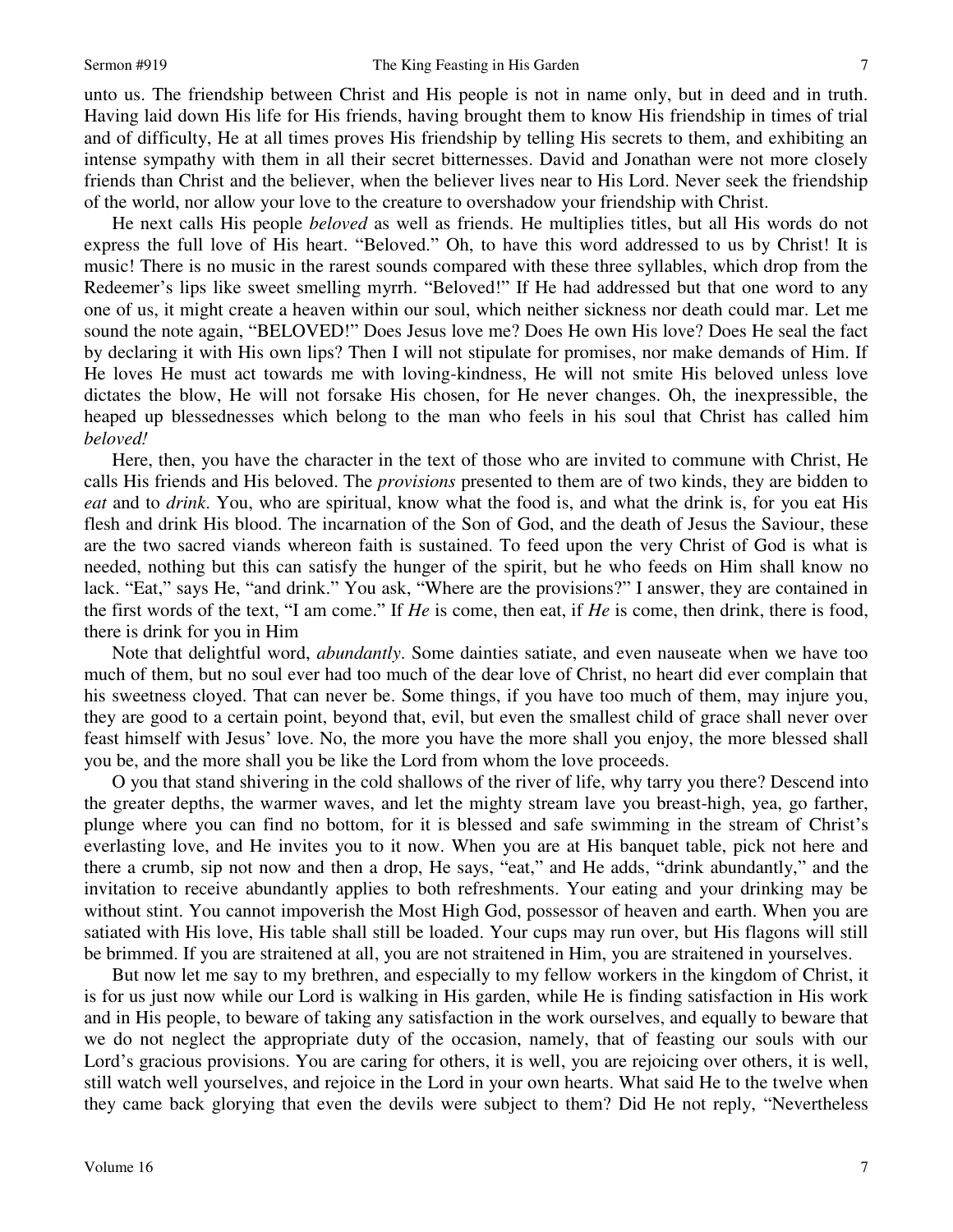rejoice not in this, but rather rejoice that your names are written in heaven"? It is your personal interest in Christ, your being yourself saved, Christ being present with you, that is your main joy.

Enjoy the feast for yourselves, or you will not be strong to hand out the living bread to others. See that you are first partakers of the fruit, or you will not labor aright as God's husbandmen. The more of personal enjoyment you allow yourself in connection with your Lord, the more strong will you be for His service, and the more out of an experimental sense of His preciousness will you be able to say with true eloquence, "O taste and see that the Lord is good." You will tell others what you have tasted and handled, you will say, "This poor man cried, and the Lord heard him, and delivered him from all his fears." I put this before you with much earnestness, and I pray that none of you may think it safe so to work as to forget to commune, or wise to seek the good of others so as to miss personal fellowship with the Redeemer.

I might now conclude, but it strikes me that there may be some among us who are, in their own apprehensions, outside the garden of Christ's church, and are therefore mourning over this sermon, and saying, "Alas! that is not for me. Christ is come into His garden, but I am a piece of waste ground. He is fed and satisfied in His church, but He finds nothing in me. Surely I shall perish from the way, when His wrath is kindled but a little!" I know how apt poor hearts are to write bitter things against themselves, even when God has never written a single word against them, so let me see if by turning over this text we may not find thoughts of consolation for the trembling ones. Who knows? There may be a soft breath in the text which may fan the smoking flax, a tender hand that may bind up the bruised reed. I will briefly indicate two or three comfortable thoughts.

Seeking Soul, should it not console you to think that *Jesus is near?* The kingdom of God is come nigh unto you, for He is come into His garden. He was in our last meeting for anxious souls, for many found Him there. You are not, then, living in a region where Christ is absent, maybe when He passes by He will look on you. Can you not put out your finger and touch the hem of His garment, for Jesus of Nazareth passes by? Even if you have not touched Him, yet it should give you some good cheer to know that He is within reach, and within call. Though you are like the poor withered lily in the garden, or worse still, like a noxious weed, yet if He be in the garden He may observe you and have pity on you.

Notice, too, that although the text speaks of a garden, it never was a garden till He made it so. Men do not find gardens in the wilderness. In the wilds of Australia or the backwoods of America, men never stumble on a garden where human foot has never been, it is all forest, or prairie, or mountain, so, mark you, soul, if the church be a garden, Christ made it so. Why cannot He make you so? Why not, indeed? Has He not said, "Instead of the thorn shall come up the fir tree, and instead of the brier shall come up the myrtle tree: and it shall be to the LORD for a name, for an everlasting sign that shall not be cut off"? This garden-making gives God a name, Jesus gets honor by plowing up the wastes, extracting the briers, and planting firs and myrtles there. See, then, there is hope for you yet, you barren heart, He may yet come and make your wilderness like Eden, and your desert like the garden of the Lord.

Note, too, that the Bridegroom gathered myrrh, and fed on milk, and wine, and honey. Yes, and I know you thought, "He will find no honey in me, He will find no milk and wine in me." Ah! but then the text did not say He found them in the church, it is said, "I have eaten *my* honeycomb with *my* honey; I have drunk *my* wine with *my* milk." and if He put those things into His church, and then took comfort in them, why not put them into you, and take comfort in you too? Be of good cheer, arise, He calls you this morning.

Another word perhaps may help you. Did you notice, poor hungry soul, how Jesus said, "drink *abundantly"?* "Ah," say you, "He did not say that to me." I know it. He said that to His friends, and to His beloved, and you dare not put yourselves among those, but do not you see how generous He is to His friends, and how He stints nothing? He evidently does not mean to lock anything up in the storeroom, for He tells them to eat and drink abundantly. Now, surely, where there is such a festival, though you dare not come and sit at the table with the guests, you might say with the Syrophenician woman, "Yet the dogs under the table eat of the children's crumbs." It is good knocking at a door where